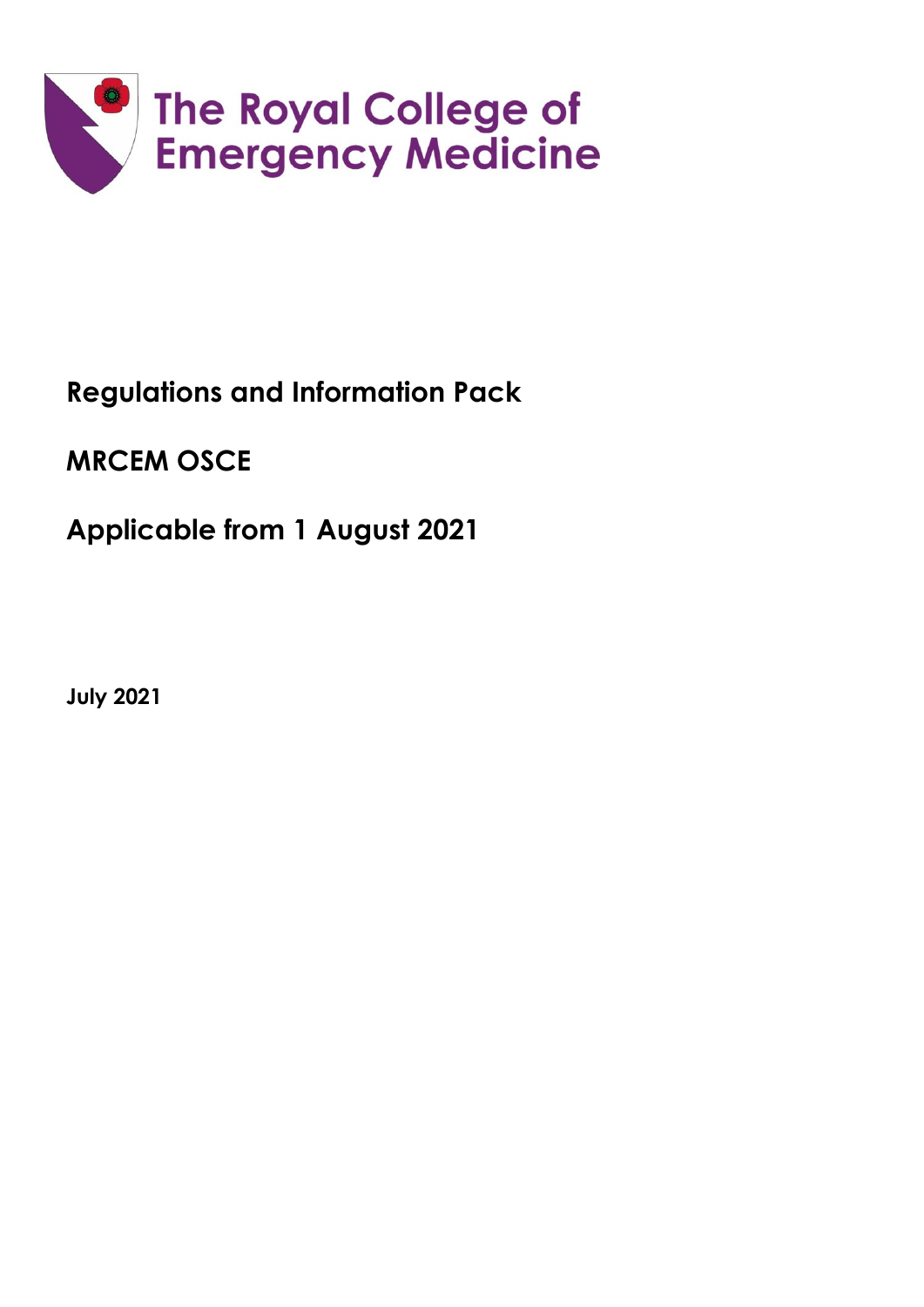## **Contents**

- **1. Introduction to the RCEM Examination Structure**
- **2. Examination Regulations**
- **3. [Introduction to Membership by Examination \(for the award of MRCEM\)](#page-3-0)**
- **4. [Required Examinations for the Award of Membership by Examination \(MRCEM\)](#page-4-0)**
	- **a. [MRCEM Primary](#page-4-1)**
	- **b. MRCEM Intermediate SBA**
	- **c. [MRCEM OSCE](#page-4-2)**
- **5. [Eligibility Criteria for the MRCEM OSCE](#page-5-0)**
- **6. [Exemption and Equivalent Examinations](#page-5-1)**
- **7. [Oversubscription Criteria](#page-6-0)**
- **8. [Number of attempts and currency](#page-6-1)**
- **9. [Required Examinations for the Completion of UK Training](#page-4-0)**
- **10[.Structure and Content of the MRCEM OSCE](#page-7-0)**
- **11.Standard Setting [and Examination Results](#page-8-0)**
- **12[.Guidance for Candidates with Additional Requirements](#page-9-0)**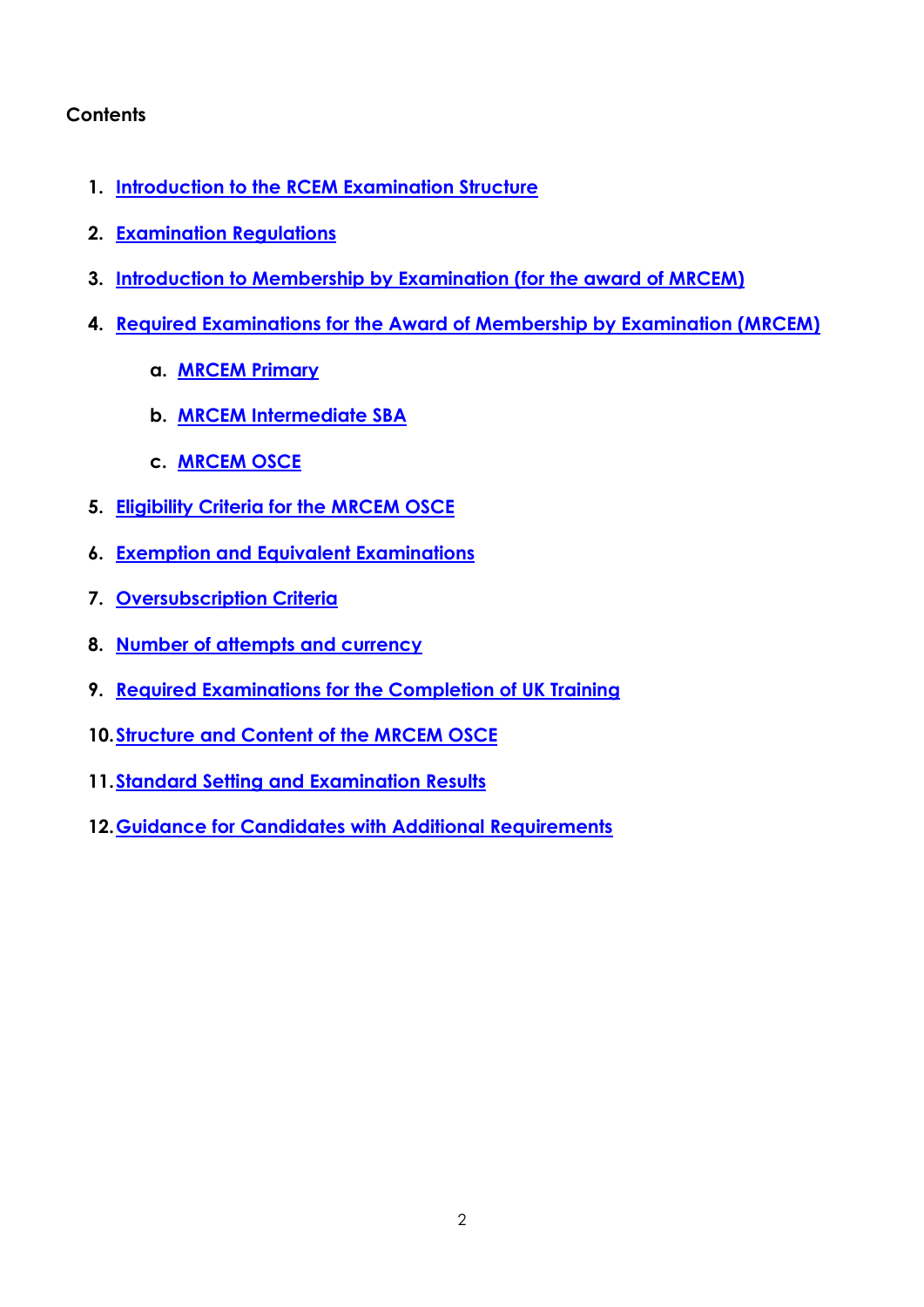## **Introduction to the MRCEM and FRCEM Examination Structure – applicable from August 2021**

In August 2021 the College will introduce the 2021 curriculum and the associated examinations which are mapped to the curriculum.

From August 2021, the Membership examination consists of the following components:

- MRCEM Primary examination
- MRCEM Intermediate SBA examination
- MRCEM OSCE

From August 2021, the Fellowship examination consists of the following components:

- FRCEM SBA examination
- FRCEM OSCE

For further information regarding the MRCEM Primary, MRCEM Intermediate SBA or the FRCEM Final examinations, please refer to the relevant Information and Application Pack, available on the [Exams Section](http://www.rcem.ac.uk/Training-Exams/Exams) of our website.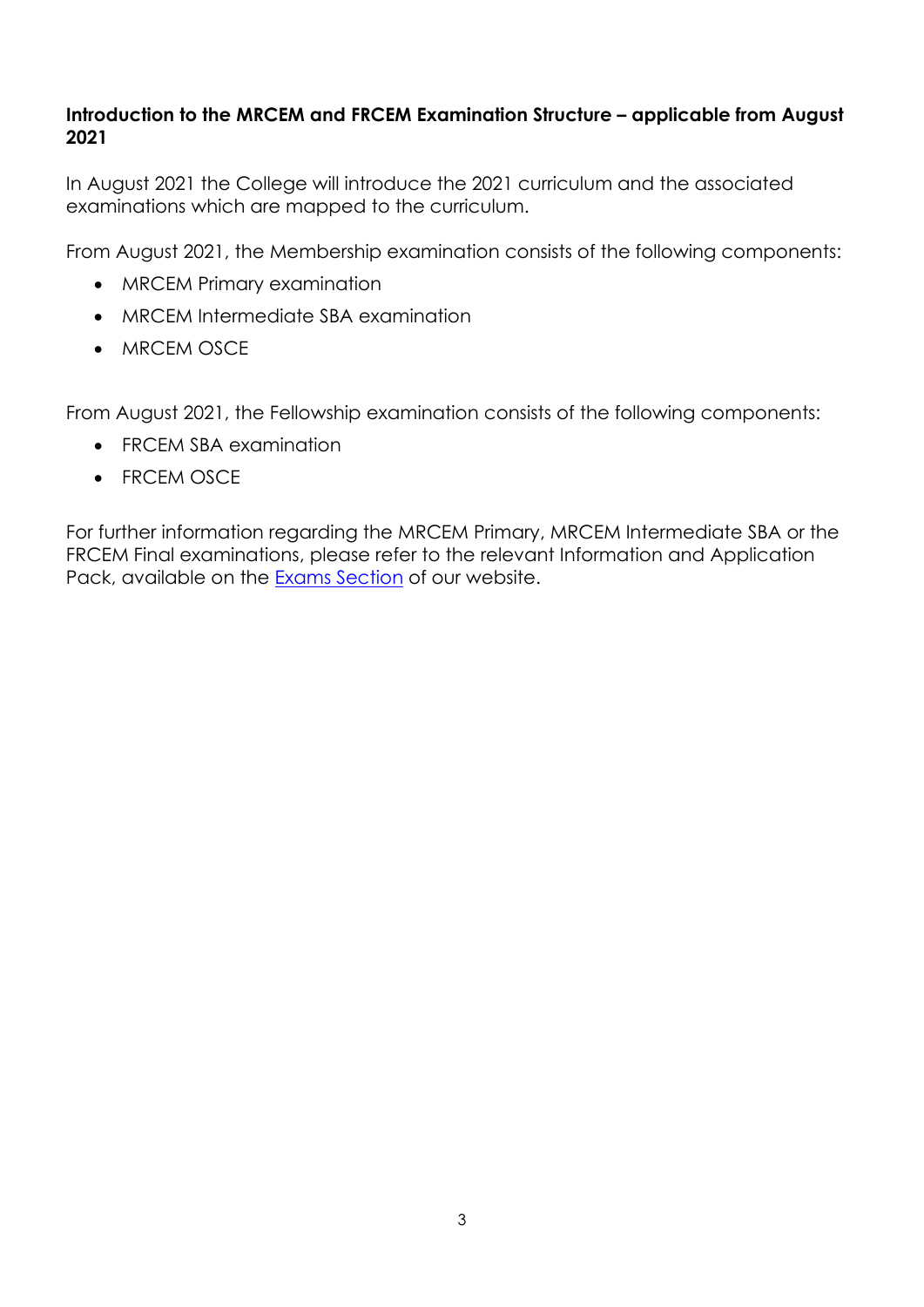#### <span id="page-3-0"></span>**Examination Regulations**

- 1. Applications for each component of the MRCEM and FRCEM examination should be submitted via the online application system, available via the [Examinations Section](http://www.rcem.ac.uk/Training-Exams/Exams) of the College Website.
- 2. Applications may only be submitted during a specified time period ('the application window'). The date on which the application window opens (opening date) and closes for receipt of applications (the closing date) is published on the Examinations Section of the College Website.
- 3. Candidates must be on the General Medical Council's Register with a license to practice, or registered with the statutory regulator in the country in which they practice, without limitation on their practice. Candidates must declare if they have had at any time (or have pending) any investigations, suspensions, limitations or removal of medical registration in any country.
- 4. Completed applications must be submitted by 17:00 (GMT) on the published closing date after which time the system automatically closes. Partially completed or late applications will not be accepted.
- 5. It is a candidate's responsibility to ensure they have all the information required to complete the entire application form prior to the application window closing on the advertised date at 17:00 (GMT).
- 6. Upon submission of a completed application, candidates will receive an automated email confirming receipt of the application. Once the application has been approved candidates will receive an automated email to confirm this. Candidates will be sent a further email confirming details of their examination registration and timetable.
- 7. Candidates wishing to withdraw or transfer their examination entry must notify the Examinations Department in writing by 17:00 (GMT) on the closing date. Fees cannot be transferred or refunded after this time.
- 8. Candidates must apply for any required entry visas in good time prior to the date of the examination. In exceptional circumstances, subject to receipt of written documentation confirming the refusal of a visa, the Head of Examinations will consider requests for candidates to transfer their examination entry.
- 9. Candidates who do not attend an examination will forfeit their examination fee. In exceptional circumstances, for matters beyond the candidate's control, the Head of Examinations will consider requests to refund a candidate's examination fee, subject to receipt of written documentation (e.g. a detailed medical certificate, a death certificate for a direct family member) within 20 working days from the date of the examination. Please note that insufficient preparation is not considered a sufficient reason to refund an examination entry.
- 10. Candidates will be informed of the date on which examination results will be published at the time their examination entry is confirmed. In very exceptional circumstances this may be amended by the College and due notice will be published on the College website.
- 11.Results will be published to candidates' College website accounts and result letters can be downloaded on demand. Examination results will not be issued or confirmed by telephone or email.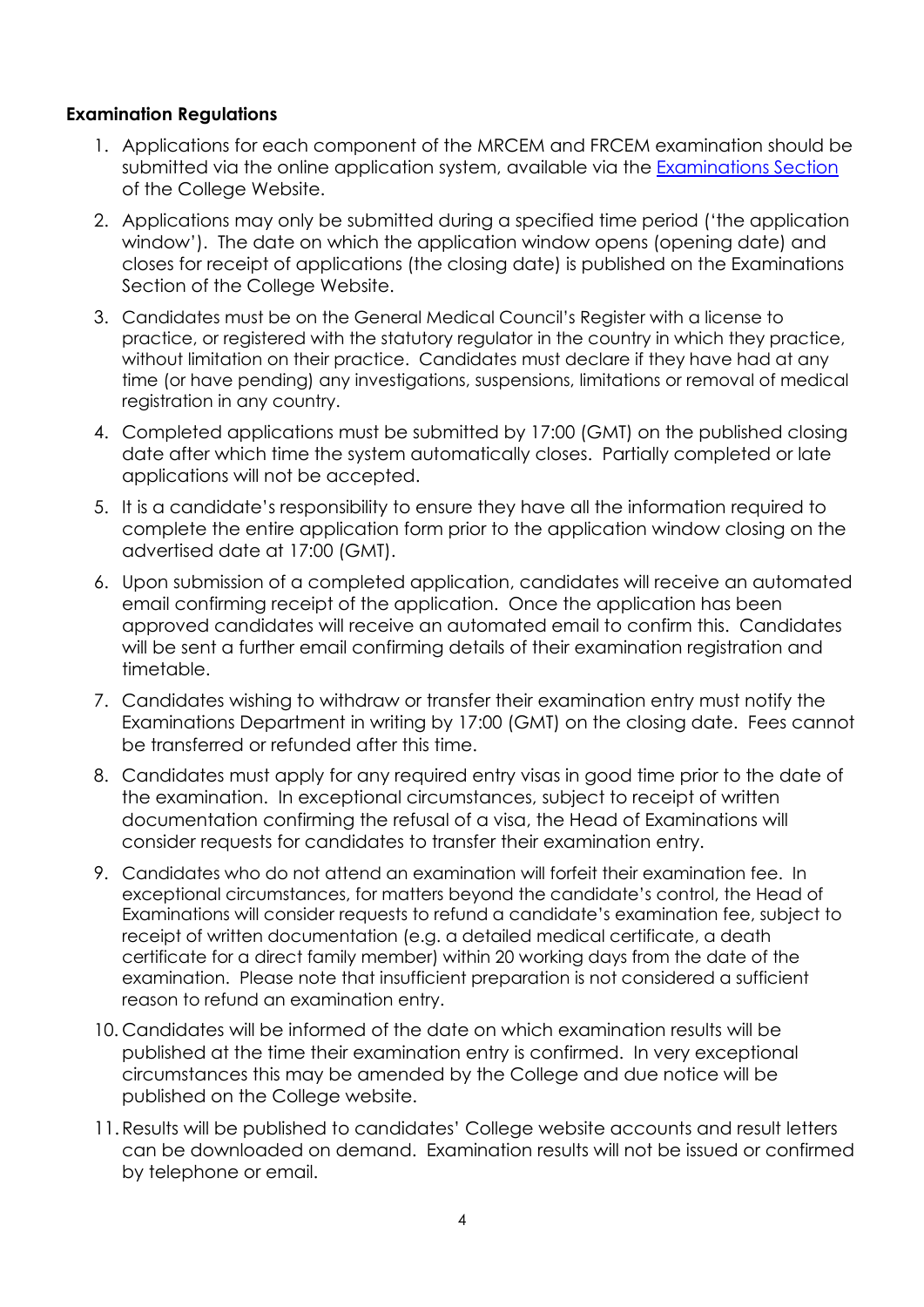# **Introduction to Membership by Examination (for the award of MRCEM)**

Membership by Examination is awarded to candidates who pass three required examination components.

- MRCEM Primary (or have passed FRCEM Primary between 1 August 2016 and 1 August 2021 or MRCEM Part A between 1 August 2012 and 1 August 2016 (or granted exemption))
- MRCEM Intermediate SBA (or have passed FRCEM Intermediate SAQ between 1 August 2016 and 1 August 2021 or MRCEM Part B between 1 August 2012 and 1 August 2016)
- MRCEM OSCE (previously called MRCEM Part C, passed after 1 August 2012)

As part of the 2021 curriculum and assessment programme, RCEM has secured GMC approval for the retrospective recognition of MRCEM achieved between 1 August 2018 and 1 August 2021. This recognition is applicable from 1 August 2021.

## <span id="page-4-0"></span>**Required Examinations for the Award of Membership by Examination (MRCEM)**

#### <span id="page-4-1"></span>**MRCEM Primary**

The MRCEM Primary examination is a direct replacement for the FRCEM Primary examination and the MRCEM Part A examination and continues to assess the RCEM Basic Sciences Curriculum. The examination will consist of a three hour, multiple choice question (MCQ) paper of 180, single best answer questions (SBAQ). For further details on the MRCEM Primary examination, including format and blueprint, please see the MRCEM Primary Information Pack available on [our website.](http://www.rcem.ac.uk/Training-Exams/Exams)

#### **MRCEM Intermediate SBA**

The MRCEM Intermediate SBA is a replacement for FRCEM Intermediate SAQ and MRCEM Part B examination and is mapped to the Specialty Learning Outcomes (SLO) of the Emergency Medicine 2021Curriculum which is available on the curriculum website. The SBA examination comprises of 180 single best answer questions delivered as two two-hour papers each comprising of 90 questions. For further details on the MRCEM Intermediate SBA examination, including format and blueprint, please see the MRCEM Intermediate SBA Information Pack available on [our website.](http://www.rcem.ac.uk/Training-Exams/Exams)

#### <span id="page-4-2"></span>**MRCEM OSCE**

The MRCEM Objective Structure Clinical Examination (OSCE) is mapped to the Specialty Learning Outcomes (SLO) of the Emergency Medicine 2021Curriculum which is available on the curriculum website. All applicants for the MRCEM are strongly advised to familiarise themselves with the Year 1-3 competences in preparation for sitting this examination. Success in the MRCEM OSCE alone does not confer Membership (MRCEM). It is a requirement to pass the three required components listed above. Further information on the MRCEM OSCE is available below.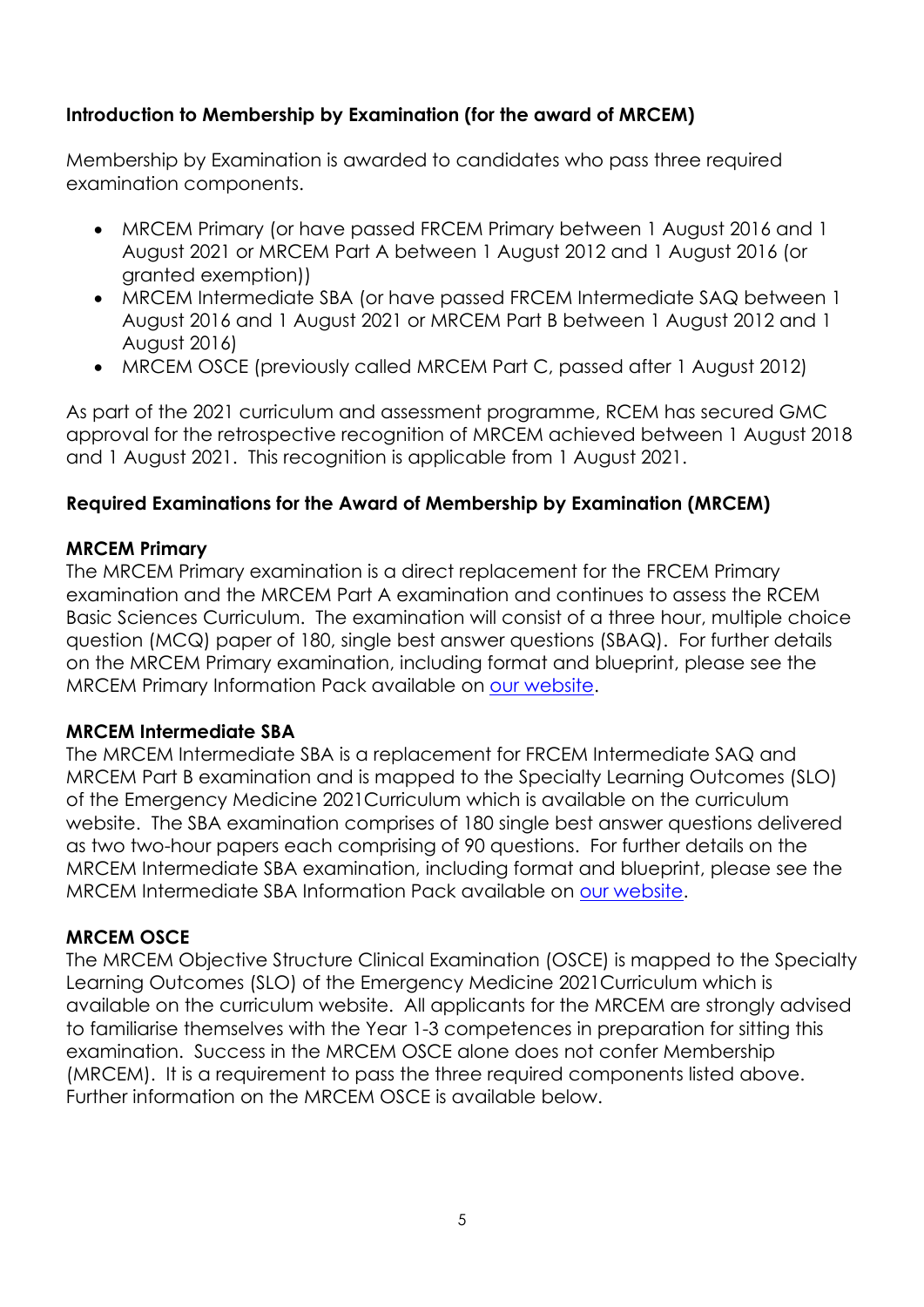# <span id="page-5-0"></span>**Eligibility Criteria for the MRCEM OSCE**

A candidate will be eligible to enter the MRCEM OSCE provided he/she:

- a) Holds a medical qualification approved by the General Medical Council (GMC) for the purposes of registration **and**
- b) Has completed the UK Foundation Programme or equivalent (electronic evidence required at point of application) **and**
- c) Has passed the MRCEM Part A examination after 1 August 2012 and prior to 31 July 2016 **or**
- d) Has passed the FRCEM Primary examination after 1 August 2016 and prior to 31 July 2021 **or**
- e) Has passed the MRCEM Primary examination after 1 August 2021 **and**
- f) Has passed the MRCEM Intermediate SBA after 1 August 2021 **or**
- g) Has passed the FRCEM Intermediate SAQ after 1 August 2016 and prior to 31 July 2021 **or**
- h) Has passed the MRCEM Part B examination after 1 August 2012 and prior to 31 July 2016 **and**
- i) Has 24 months experience including 6 months experience in Emergency Medicine at a level above Foundation Year 1 (post full registration)

Candidates who are registered with the GMC should include their registration number in the appropriate place on the application form.

Candidates registered with the Irish Medical Council (IMC) or an international medical council are required to upload a copy of their current medical registration document at the time of application.

## <span id="page-5-1"></span>**Exemptions and equivalent examinations**

## **MRCEM Part A / FRCEM Primary**

MRCEM Part A passes obtained prior to August 2012 are deemed time expired and such candidates are required to pass the MRCEM Primary examination in order to sit further MRCEM or FRCEM examinations. Candidates who passed the MRCEM Part A examination after 1 August 2012, OR the FRCEM Primary examination after 1 August 2016 are deemed to have passed an equivalent examination to the MRCEM Primary examination.

# **MRCEM Part B / FRCEM Intermediate SAQ**

MRCEM Part B passes obtained prior to August 2012 are deemed time expired and such candidates are required to pass the MRCEM Intermediate SBA examination. Candidates who passed the MRCEM Part B examination after 1 August 2012 OR the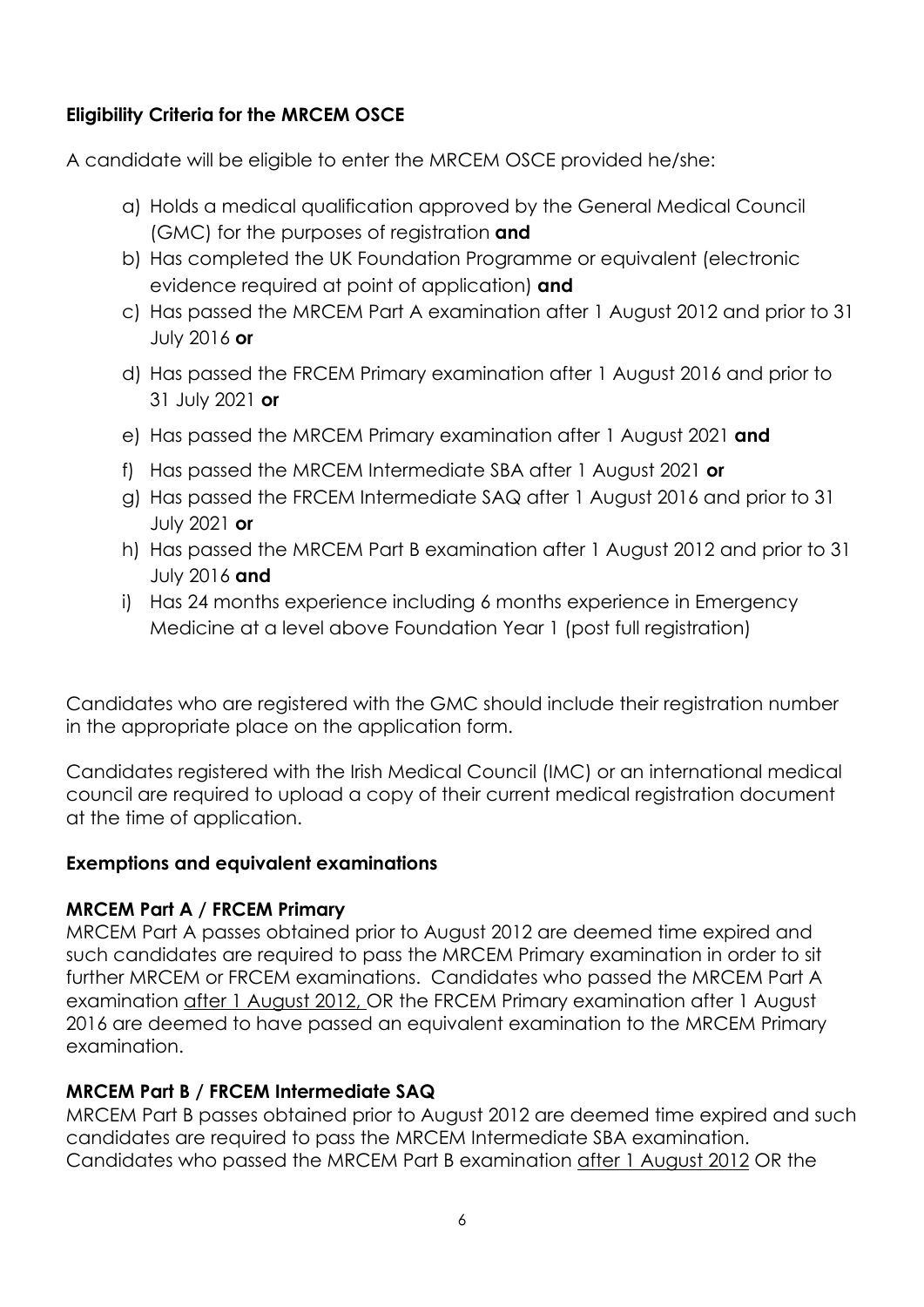FRCEM Intermediate SAQ after 1 August 2016 are deemed to have passed an equivalent examination to the MRCEM Intermediate SBA examination.

# <span id="page-6-0"></span>**Oversubscription Criteria**

There is a limit to the number of available OSCE spaces per examination diet.

In the event that an examination diet is oversubscribed the following criteria will be applied:

- Candidates in a GMC approved UK ST3 training post
- Candidates in year 3 of approved Irish training programme
- Candidates holding an employment contract with the NHS (which covers the examination date)
- Candidates who were not allocated a place at the most recent sitting (on a first come, first served basis, if required)
- All other candidates on a first come, first served basis

# <span id="page-6-1"></span>**Number of attempts and currency**

Candidates will be permitted a maximum of six attempts for the MRCEM OSCE from August 2016. Attempts prior to August 2021 are counted towards the number of available attempts. Attempts at the MRCEM Part C examination prior to August 2016 will not count towards the number of available attempts. In exceptional circumstances candidates may apply for approval for an additional examination attempt. Such cases will be dealt with on a case by case basis at the discretion of the Dean, whose decision is final.

Candidates with a late diagnosis of a neurodiverse condition (such as dyslexia, ADD, ASD) and who have previously sat an examination component without agreed reasonable adjustments may apply to the Dean to expunge such attempts. Such cases will be dealt with on a case by case basis at the discretion of the Dean, whose decision is final.

A pass in the MRCEM OSCE (after 1 August 2012) will remain current. If at some future date it becomes necessary to replace it, holders of the MRCEM OSCE (who have not passed the MRCEM Intermediate SBA/FRCEM Intermediate SAQ/ MRCEM Part B) will be given a minimum of 24 months' notice of the date from which it will be deemed time expired.

# **Data sharing**

If you are registered or anticipate being registered with the GMC then your personal data, including your examination results, will be passed to the GMC for quality assurance and research purposes and to facilitate the awarding of certificates for completion of training (CCTs).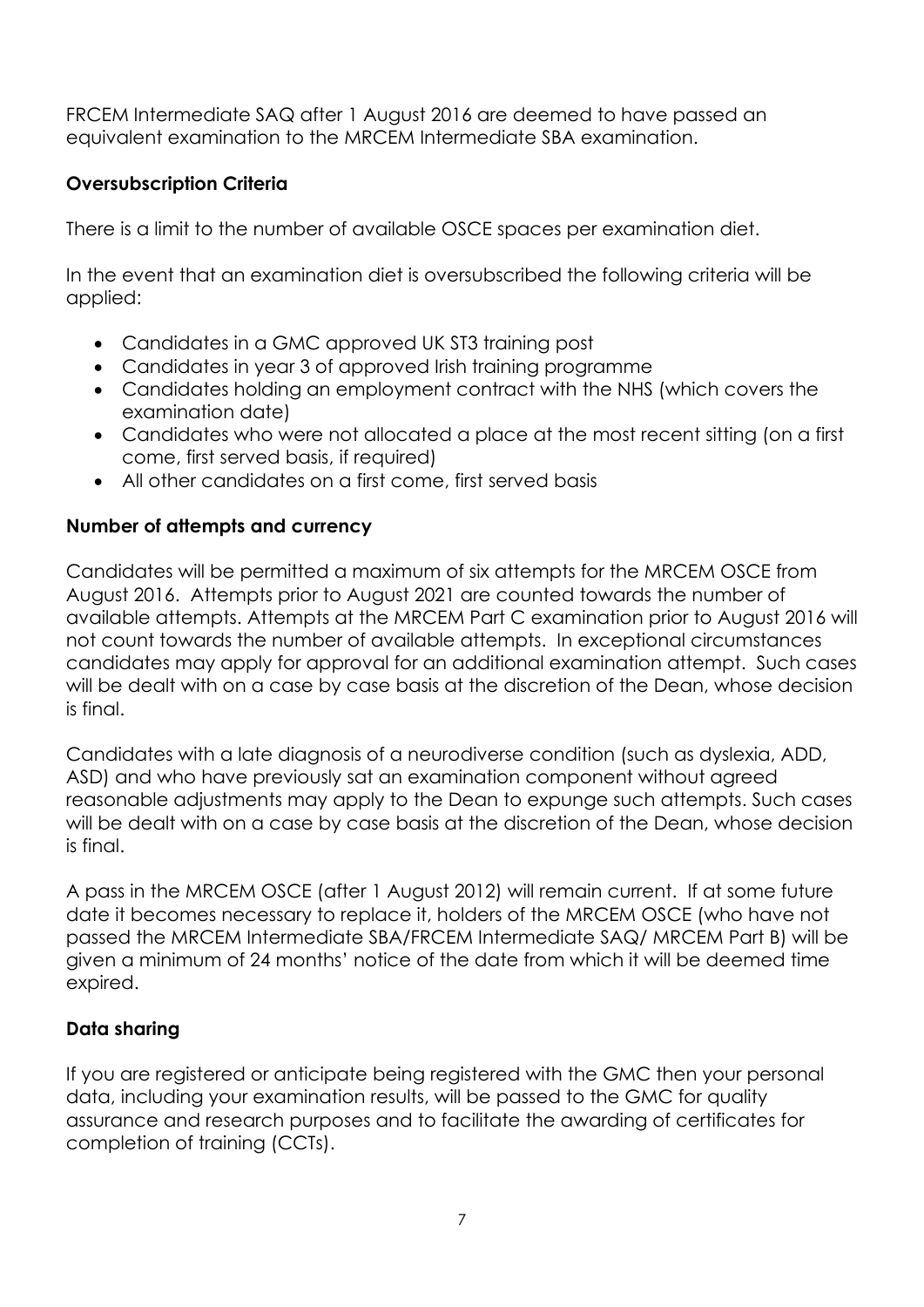If you are a trainee in UK Emergency Medicine training programme, your personal data, including your examination results will be shared with your local Health Education England (HEE) office and/or your Head of School or Programme director.

## <span id="page-7-0"></span>**Structure and Content of the MRCEM OSCE**

The MRCEM OSCE consists of an Objective Structure Clinical Examination of 18, seven minute stations. An additional one minute of reading time is provided for candidates between each OSCE station.

The MRCEM OSCE objectively samples the clinical and communication skills of trainees and ensures that they are those of someone ready for entry to higher training. The MRCEM OSCE assesses the common competences and clinical competences required for the evaluation and immediate management of common clinical conditions seen in the Emergency Department in adults and children. Competence in children's emergencies is expected at a level delivered in a general Emergency Department and focuses mainly on the seriously ill and injured child, or the management of common childhood emergencies.

The MRCEM OSCE is conducted in English and candidates are advised that IELTS Level 7 is the expected standard for completion of the MRCEM and FRCEM examinations.

|                | <b>Station</b>                 | <b>Specialty Learning</b><br>Outcome |
|----------------|--------------------------------|--------------------------------------|
|                | Complex stable patient         | SLO <sub>1</sub>                     |
| $\overline{2}$ | Complex stable patient         | SLO <sub>1</sub>                     |
| 3              | Complex stable patient         | SLO <sub>1</sub>                     |
| 4              | Complex stable patient         | SLO <sub>1</sub>                     |
| 5              | Answer questions               | SLO <sub>2</sub>                     |
| 6              | Answer questions               | SLO <sub>2</sub>                     |
| 7              | Resus                          | SLO <sub>3</sub>                     |
| 8              | Resus                          | SLO <sub>3</sub>                     |
| 9              | Injured patient                | SLO4                                 |
| 10             | Injured patient                | SLO4                                 |
| 11             | <b>PEM</b>                     | SLO <sub>5</sub>                     |
| 12             | Procedural skills              | SLO <sub>6</sub>                     |
| 13             | Procedural skills              | SLO <sub>6</sub>                     |
| 14             | Procedural skills              | SLO6                                 |
| 15             | Complex challenging situations | SLO7                                 |
| 16             | Complex challenging situations | SLO7                                 |
| 17             | Supervise & teach              | SLO <sub>9</sub>                     |
| 18             | Supervise & teach              | SLO9                                 |

The MRCEM OSCE is blueprinted against the [Emergency Medicine 2021 curriculum:](https://rcemcurriculum.co.uk/)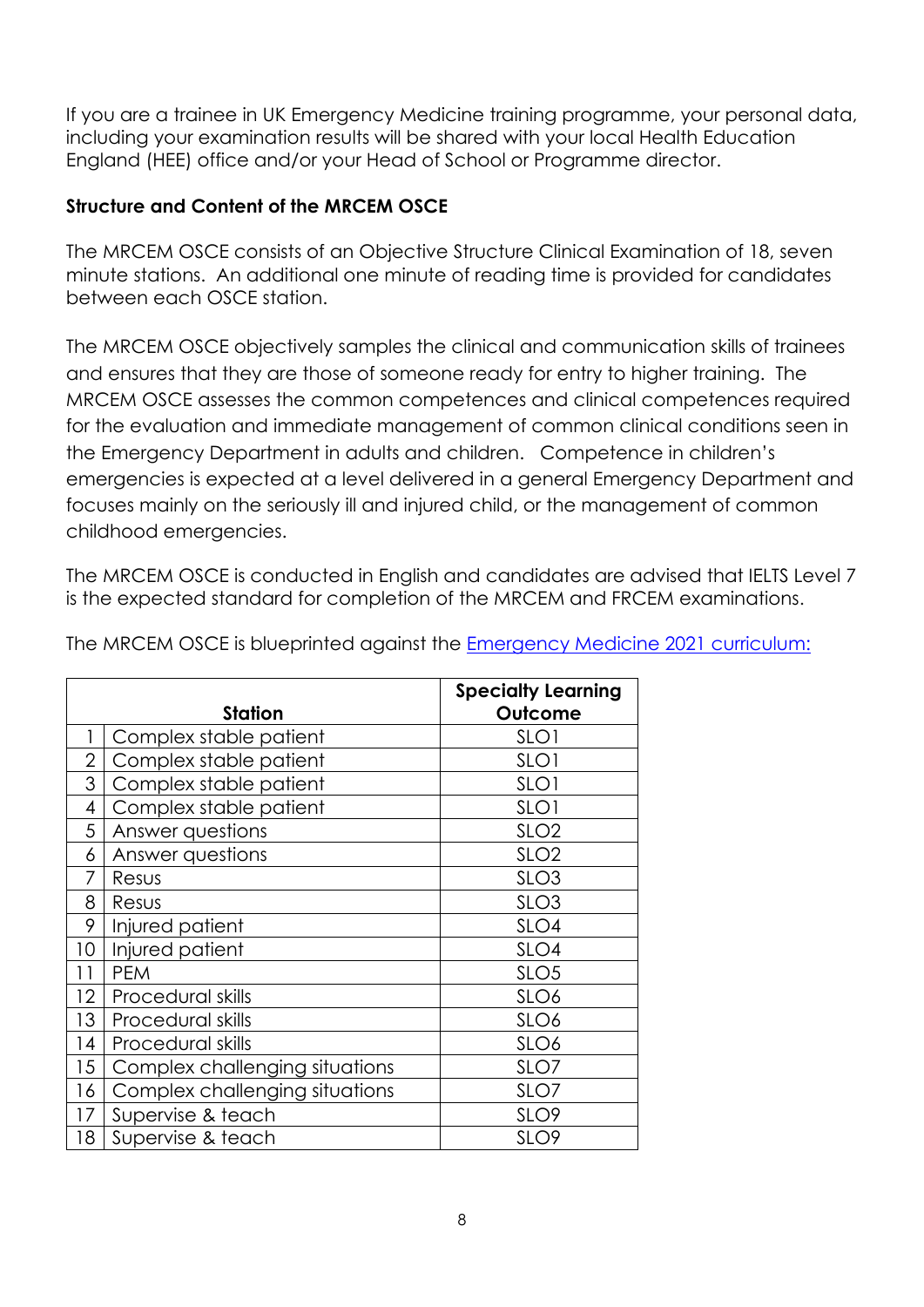## <span id="page-8-0"></span>**Standard Setting and Examination Results**

The MRCEM OSCE will be standard set in a conjunctive manner using the Borderline Regression Method and the requirement to pass at least one resuscitation station. One standard error of measurement will be added to the cut score identified using the Borderline Regression Method to calculate the final pass mark. In addition to achieving the pass mark, candidates will be required to pass at least one of the resuscitation stations in order to achieve a pass overall.

The results for the MRCEM OSCE will be published by 17:00 on a pre-advised day, approximately five weeks after the date of the examination. Results will be released to candidates' College website accounts where results letters can be downloaded on demand. Examination results will not be issued or confirmed by telephone or email.

## **Required Examinations Entry/Progression into ST4 from 1 August 2021**

Trainees in a GMC approved, UK training programme are advised of the requirement to complete the following examinations in order to progress or enter ST4:

## • **MRCEM by examination**

- o MRCEM Part A (after 1 August 2012) **or** FRCEM Primary (after 1 August 2016) **or** MRCEM Primary (after 1 August 2021) **or**
- o Granted exemption (MRCS or MRCSI after 1 January 2012) **and**
- o MRCEM Part B (after 1 August 2012) **or** FRCEM Intermediate SAQ (after 1 August 2016) **or**  MRCEM SBA (after 1 August 2021) **and**
- o MRCEM Part C/OSCE (after 1 August 2012)

## • **FRCEM Primary and FRCEM Intermediate Certificate**

- o MRCEM Part A (after 1 August 2012) **or** FRCEM Primary (after 1 August 2016) **or** Granted exemption (MRCS or MRCSI after 1 January 2012) **and**
- o MRCEM Part B (after 1 August 2012) **or**
- o FRCEM Intermediate SAQ (after 1 August 2016) **or** MRCEM SBA (after 1 August 2021) **and**
- o FRCEM Intermediate SJP (after 1 August 2017)

Candidates are reminded that the GMC normally considers an examination pass to be current so long as the candidate enters or re-enters an approved training programme within seven years of passing the examination and satisfies any other College currency requirements.